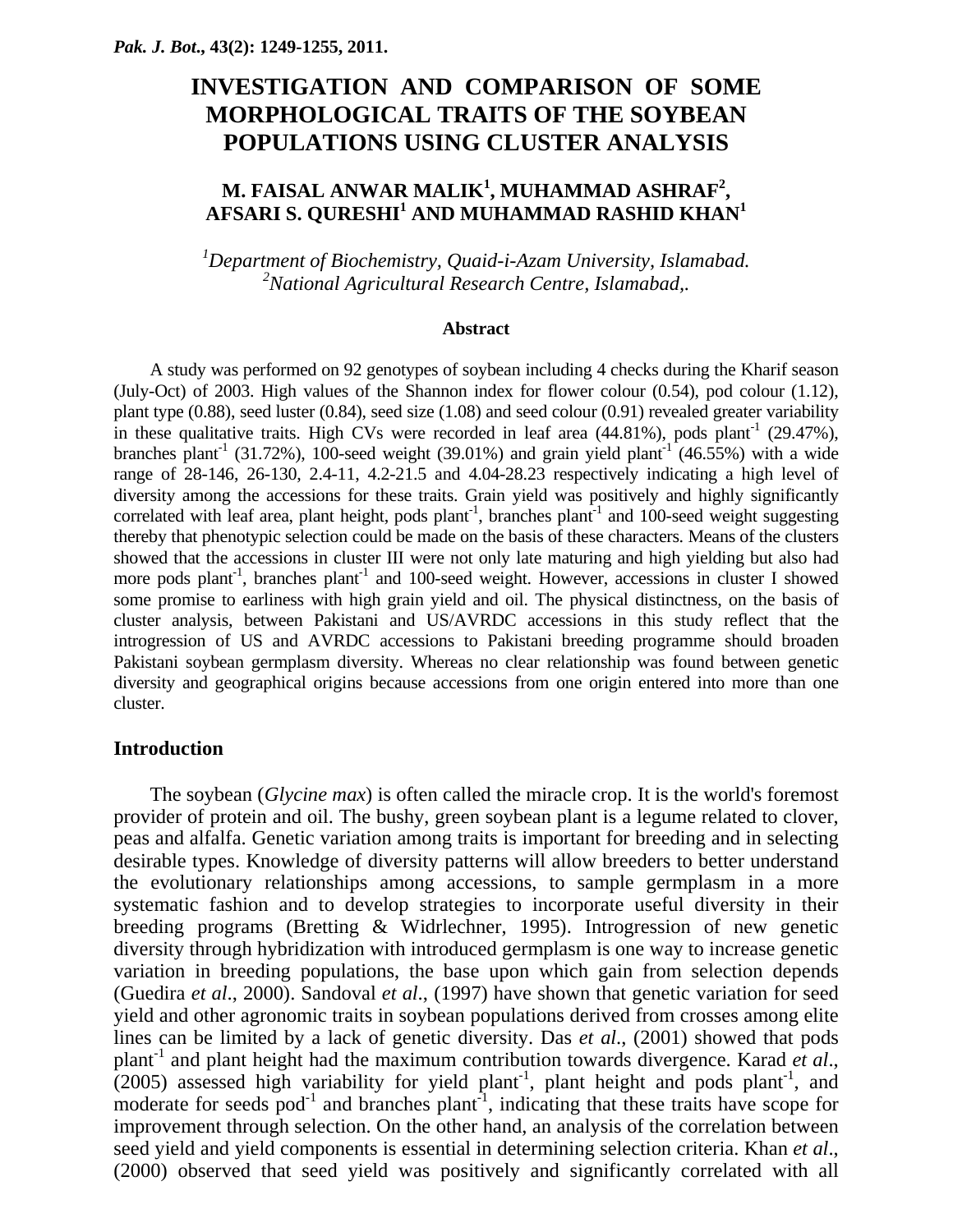characters except pod height. Amanullah & Hatam (2001) showed significantly positive correlation of grain yield with plant height (0.530), days to maturity, branches (0.541) and pods plant<sup>-1</sup> (0.712). However, the correlation between grain yield plant<sup>-1</sup> and 100seed weigh was significantly negative  $(-0.731)$ . Pods plant<sup>-1</sup> had the highest contribution to the seed yield and can be considered as most reliable yield indicator in soybean (Mukhekar *et al.*, 2004). Peluzio *et al.*, (2005) showed that number of pods plant<sup>-1</sup>, days to flower and days to maturity were important for the indirect improvement of grain production. Mehetre *et al.,* (1994), Mehetre *et al*., (1998) and Sihag *et al*., (2004) found that genetic diversity and geographic distribution were independent of each other and no definite relationship existed between genetic diversity and geographic origin.

The objective of this research was to assess the relationship of some morphological traits in 92 genotypes of soybean that are potential new sources of genetic variation for soybean breeding programs in Pakistan.

## **Materials and Methods**

A study was performed on 92 genotypes of soybean including 4 checks obtained from Oilseed Department and Institute of Agro-biotechnology and Genetic Resources of National Agricultural Research Centre (NARC), Islamabad consisting of 5 different origins/sources (Table 1). The experiment was conducted in the Research Area of the NARC during the Kharif season (July-Oct) of 2003, with single repeat. Each genotype was sown in three rows of 5 m in length, with 60 cm row spacing. The collection was characterized assessing flower colour, pod colour, plant type, seed luster, seed size, seed colour, leaf area, days to flowering initiation, days to flowering completion, days to maturity, plant height (cm), branches plant<sup>-1</sup>, pods plant<sup>-1</sup>, 100 seed-weight (g), grain yield plant<sup>-1</sup> (g), and oil content (%). Leaf area was noted by leaf area meter. Oil contents (%) were recorded with the help of NMR spectroscopy. The genetic diversity (Shannon) index of qualitative traits (Tang, 1997) and basic statistics and CV (Dong, 1998) were calculated using computer programme MS-Excel. Correlation coefficients and cluster analysis were analyzed with the Statistica programme as described by Sneath & Sokal (1973).

### **Results and Discussion**

The germplasm exhibited high variability for all the 6 qualitative traits. High values of the Shannon index (Table 2) were observed for flower colour (0.54), pod colour (1.12), plant type (0.88), seed luster (0.84), seed size (1.08) and seed colour (0.91). The majority of the genotypes had purple flower (77%) and brown pod colour (59%). Out of 7 types of seed colour, genotypes having yellow seed colour (72.83%) dominated the germplasm. Dong *et al.*, (2001) also showed high variability in qualitative traits using Shannon index. Means, CV's and ranges for 10 characters studied in the soybean accessions are presented in Table 3. High CV's were recorded in leaf area  $(44.81\%)$ , pods plant<sup>-1</sup>  $(29.47\%)$ , branches plant<sup>-1</sup> (31.72%), 100-seed weight (39.01%) and grain yield plant<sup>-1</sup> (46.55%) alongwith a wide range of  $28-146$  cm<sup>2</sup>,  $26-130$ ,  $2.4-11$ ,  $4.2-21.5$  g and  $4.04-28.23$  g respectively revealing a high level of diversity among the accessions for these traits. Selection on the basis of these traits can be useful. Basavaraja *et al.,* (2005) also observed that seed yield varied from 4983 to 2033 kg ha<sup>-1</sup>. Small CV's were observed for the other characters indicating lesser scope of selection. Sihag *et al*., (2004) & Chettri *et al*., (2005) studied the genetic diversity among soybean genotypes and observed a wide genetic diversity among the genotypes. Similar results were also presented by Muhammad & Shah (2003) & Malik *et al*., (2006).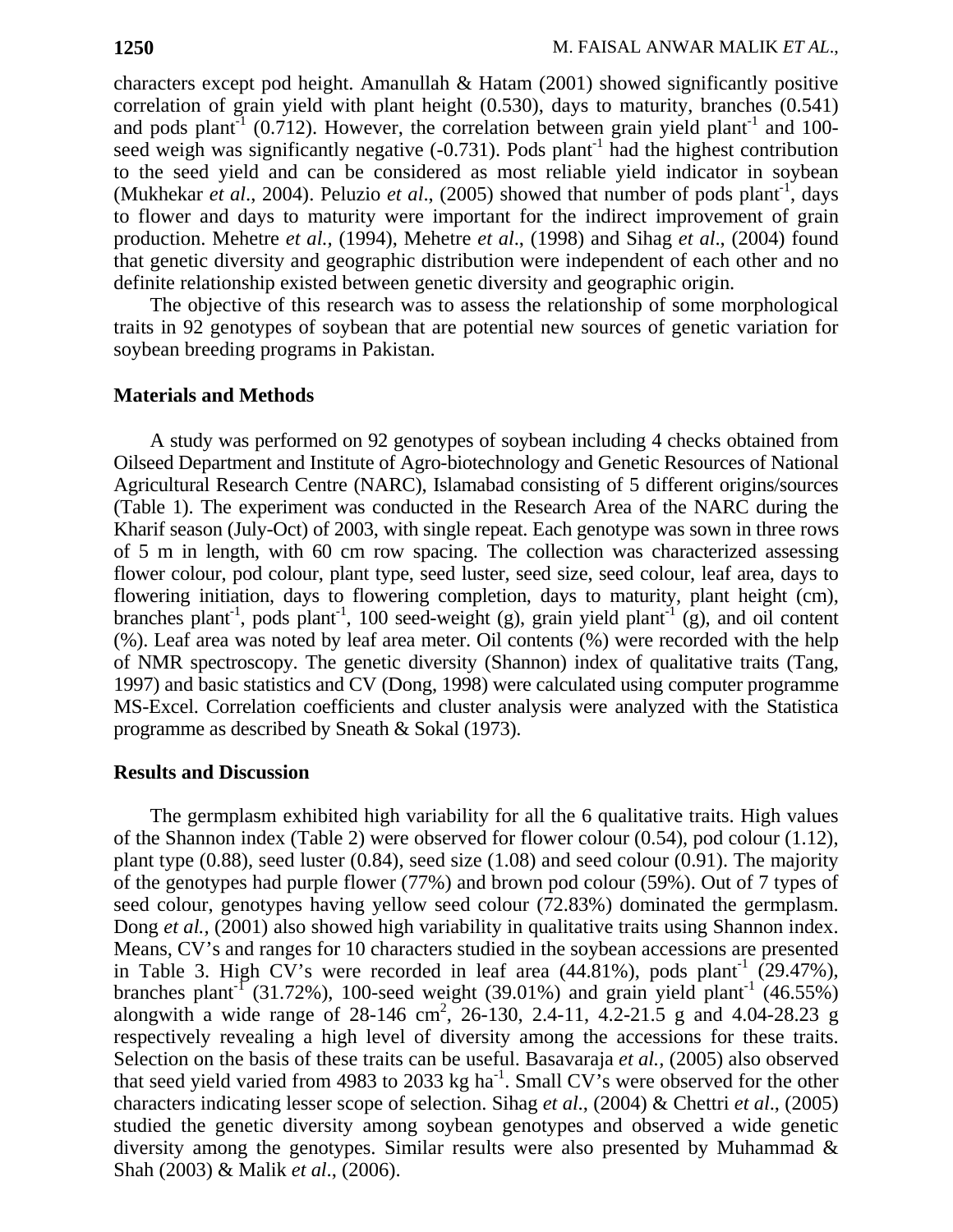| Tabici, Ochotypes showing their originsource. |                      |                  |  |  |  |  |  |
|-----------------------------------------------|----------------------|------------------|--|--|--|--|--|
| <b>S. No.</b>                                 | <b>Origin/Source</b> | <b>Genotypes</b> |  |  |  |  |  |
| 1.                                            | Pakistan             | 30               |  |  |  |  |  |
| 2.                                            | <b>USA</b>           | 30               |  |  |  |  |  |
| 3.                                            | Japan                | 08               |  |  |  |  |  |
| 4.                                            | North Korea          | 04               |  |  |  |  |  |
| 5.                                            | <b>AVRDC</b>         | 20               |  |  |  |  |  |

|  |  | Table1. Genotypes showing their origin/source. |
|--|--|------------------------------------------------|
|  |  |                                                |

| Table 2. Frequency distribution and Shannon index of six qualitative traits. |
|------------------------------------------------------------------------------|
|------------------------------------------------------------------------------|

| S. No. | <b>Plant character</b> | Table 2. Prequency distribution and Shannon mues of Six quantative traits.<br>Category | <b>Frequency</b> | $%$ age | <b>Shannon index</b> |
|--------|------------------------|----------------------------------------------------------------------------------------|------------------|---------|----------------------|
| 1.     | Flower colour          | Purple                                                                                 | 71               | 77      | 0.54                 |
|        |                        | White                                                                                  | 21               | 23      |                      |
| 2.     | Pod colour             | <b>Blackish brown</b>                                                                  | 12               | 13      | 1.12                 |
|        |                        | <b>Brown</b>                                                                           | 54               | 59      |                      |
|        |                        | Dark brown                                                                             | 16               | 17      |                      |
|        |                        | Light brown                                                                            | 10               | 11      |                      |
| 3.     | Seed colour            | <b>Black</b>                                                                           | $\overline{2}$   | 2.17    | 0.91                 |
|        |                        | <b>Brown</b>                                                                           | 16               | 17.39   |                      |
|        |                        | Dark brown                                                                             | 1                | 1.09    |                      |
|        |                        | Green                                                                                  | $\overline{2}$   | 2.17    |                      |
|        |                        | Light brown                                                                            | 3                | 3.26    |                      |
|        |                        | Reddish brown                                                                          | 1                | 1.09    |                      |
|        |                        | Yellow                                                                                 | 67               | 72.83   |                      |
| 4.     | Seed size              | Small                                                                                  | 30               | 32.61   | 1.08                 |
|        |                        | Medium                                                                                 | 38               | 41.3    |                      |
|        |                        | Large                                                                                  | 24               | 26.09   |                      |
| 5.     | Seed lustre            | Dull                                                                                   | $\overline{4}$   | 4.35    | 0.84                 |
|        |                        | Intermediate                                                                           | 40               | 43.48   |                      |
|        |                        | Shiny                                                                                  | 48               | 52.17   |                      |
| 6.     | Plant type             | Errect                                                                                 | 60               | 65.22   | 0.88                 |
|        |                        | Semi erect                                                                             | 13               | 14.13   |                      |
|        |                        | Spreading                                                                              | 19               | 20.65   |                      |

# **Table 3. Means, range, CV% of ten quantitative traits studied in ninety-two genotypes of soybean (***Glycine max***).**

| S. No. | . .<br><b>Character</b>             | <b>Means</b> | Range        | $CV\%$ |
|--------|-------------------------------------|--------------|--------------|--------|
| 1.     | Leaf area $\text{cm}^2$ )           | 77.46        | 28-146       | 44.81  |
| 2.     | Days to flowering initiation        | 44.86        | 28-54        | 12.12  |
| 3.     | Days to flowering completion        | 67.55        | 47-79        | 9.70   |
| 4.     | Days to maturity                    | 101.18       | 85-117       | 6.60   |
| 5.     | Plant height (cm)                   | 68.05        | 41.4-106.4   | 17.46  |
| 6.     | Pods plant <sup>-1</sup>            | 84.78        | $26 - 130$   | 29.47  |
| 7.     | Branches plant <sup>-1</sup>        | 5.733        | $2.4 - 11$   | 31.72  |
| 8.     | 100-seed weight $(g)$               | 11.46        | $4.2 - 19.5$ | 39.01  |
| 9.     | Grain yield plant <sup>-1</sup> (g) | 12.86        | 4.04-28.23   | 46.55  |
| 10.    | Oil content $(\%)$                  | 19.07        | 13.8-23.45   | 14.55  |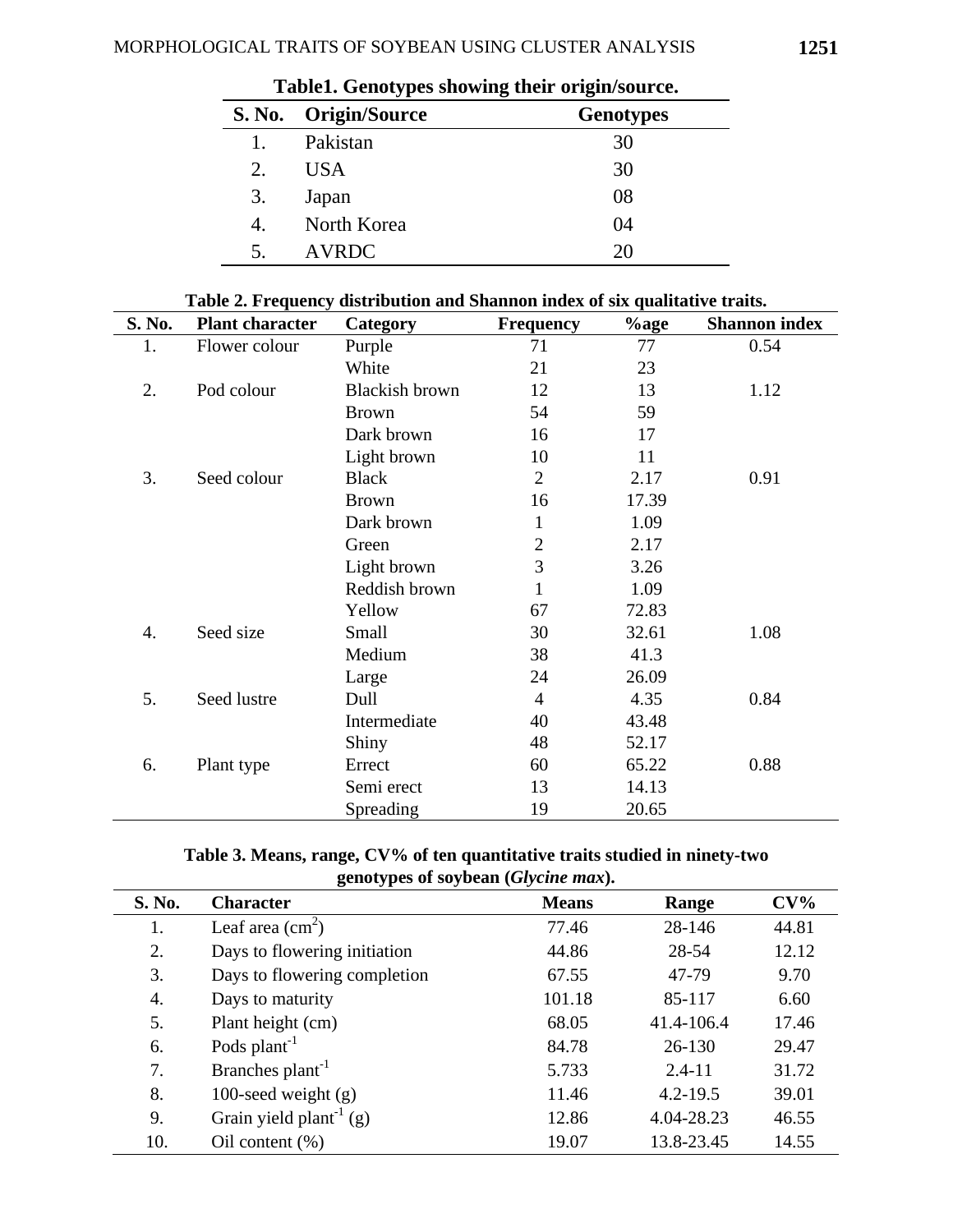Positive and significant correlations were observed between days to flowering initiation and days to flowering completion and days to flowering initiation and days to maturity. These results are well confirmed with the findings of Chamundeswari & Aher (2003). There was a trend to increase pods plant<sup>-1</sup> and branches plant<sup>-1</sup> with increased plant height as these were also positively correlated with each other. Malik *et al*.,  $(2006)$  also revealed that pods plant<sup>-1</sup> and branches plant<sup>-1</sup> can be increased by selecting tall plants. Grain yield plant<sup>-1</sup> was positively and highly significantly correlated with leaf area, plant height, pods plant<sup>-1</sup>, branches plant<sup>-1</sup> and 100-seed weight suggesting thereby that phenotypic selection could be made on the basis of these characters. Similar results were reported by Mukhekar *et al*., (2004), Chandel *et al*., (2005) & Turkec (2005). While it showed negative and significant correlation with days to flowering initiation, days to flowering completion and days to maturity. These results revealed that longer duration in soybean is not desirable. Malik *et al.,* (2007) also showed negative association of these characters with yield.

Fig. 1 showed that the UPGMA procedure defined 3 clusters (6 sub-clusters). Cluster I consisted of only one accession, cluster II of 47 and cluster III of 50 accessions. The control cultivars (NARC-I, NARC-III, NARC-IV and NARC-V) were included in cluster III (sub cluster IV). The analysis was able to identify related groups of accessions and many of the soybean plant introductions included in the study were found to be genetically distinct from the accessions of Pakistani origin. For example, Clusters II was composed mainly of plant introductions of American and AVRDC origin, while clusters III consisted of most of the Pakistani and all North Korean accessions. However, one Japanese accession formed the cluster I independently while rest of the accessions of Japanese origin were spread in all clusters. The physical distinctness between Pakistani and US/AVRDC accessions in this study reflect that the introgression of US and AVRDC accessions to Pakistani breeding programme should broaden Pakistani soybean germplasm diversity. Whereas no clear relationship was found between genetic diversity and geographical origins because accessions from one origin entered into more than one cluster. Similarly, accessions from different geographical origins tended to be clustered in one part of the dendrogram. Das *et al.,* (2001) revealed that grouping pattern of the accessions suggested no parallelism between genetic divergence and geographical distribution of the accessions. Genetic patterns obtained from this study of soybean germplasm can help soybean breeders make better choices when selecting among the large numbers of accessions available. Sihag *et al*., (2004) observed that clustering pattern revealed no definite relationship between genetic diversity and geographic diversity. The genotypes from the same eco-geographic region were classified in different clusters, and genotypes from different eco-geographic regions were classified into one cluster.

Means of the clusters presented in Table 3 showed that the accessions in cluster III were not only late maturing and high yielding but also had more pods plant<sup>-1</sup>, branches plant-1 and 100-seed weight. However, accessions in cluster I showed some promise to earliness with high grain yield and oil content. Das *et al*., (2001) also showed that pods  $plant^{-1}$  and plant height had the maximum contribution towards divergence. The information on the clusters to which particular accessions with traits of interest belong will assist in researching more accessions with similar traits (Li & Nelson, 2001).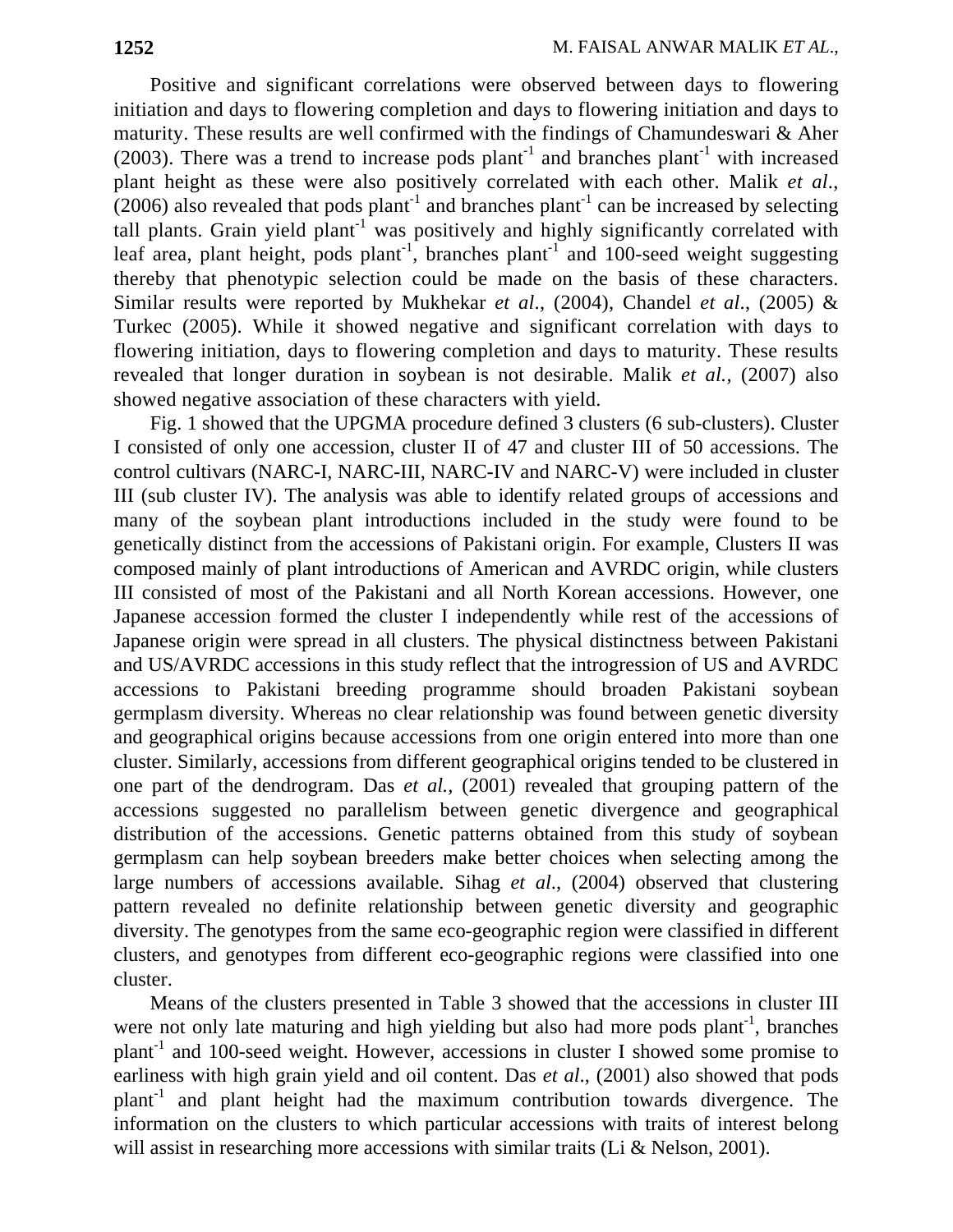

Fig. 1. Dendrogram based on agronomic data of soybean germplasm during 2003 by UPGMA method.

|                                              | Table 4. Correlation coefficients of ten quantitative traits studied in ninety-two |
|----------------------------------------------|------------------------------------------------------------------------------------|
| genotypes of soybean ( <i>Glycine max</i> ). |                                                                                    |

|            | LA       | <b>DFI</b> | 0<br>. .<br><b>DFC</b> | DMA      | <b>PH</b> | $\bf PP$ | BP       | 100-SW   | <b>GY</b> |
|------------|----------|------------|------------------------|----------|-----------|----------|----------|----------|-----------|
| DFI        | 0.04     |            |                        |          |           |          |          |          |           |
| <b>DFC</b> | $-0.01$  | $0.85**$   |                        |          |           |          |          |          |           |
| <b>DMA</b> | $-0.04$  | $0.66**$   | $0.72**$               |          |           |          |          |          |           |
| <b>PH</b>  | 0.19     | $-0.02$    | 0.04                   | 0.15     |           |          |          |          |           |
| <b>PP</b>  | $0.40**$ | $-0.08$    | $-0.09$                | $-0.05$  | $0.27**$  |          |          |          |           |
| <b>BP</b>  | $0.35**$ | $0.30**$   | 0.16                   | $0.21*$  | 0.05      | $0.30**$ |          |          |           |
| $100-SW$   | $0.65**$ | $-0.35**$  | $-0.29**$              | $-0.24*$ | $0.23*$   | $0.45**$ | 0.11     |          |           |
| <b>GY</b>  | $0.56**$ | $-0.25**$  | $-0.21*$               | $-0.07$  | $0.32**$  | $0.73**$ | $0.34**$ | $0.69**$ |           |
| OC         | $0.38**$ | $-0.37**$  | $-0.31**$              | $-0.21*$ | $0.23*$   | $0.38**$ | $-0.03$  | $0.70**$ | $0.53**$  |

\* Significant at 5%, \*\* Significant at 1%, LA = Leaf area (cm<sup>2</sup>), DFI = Days to flowering initiation, DFC = Days to flowering completion, DMA = Days to maturity,  $PH =$  Plant height (cm),  $PP =$  Pods plant<sup>-1</sup>,  $BP =$ Branches plant<sup>-1</sup>,100-SW = 100-seed weight (g), GY = Grain yield plant<sup>-1</sup> (g), OC = Oil content (%)

|               | $\sum$                              |                |                     |                     |                   |
|---------------|-------------------------------------|----------------|---------------------|---------------------|-------------------|
| <b>S. No.</b> | <b>Character</b>                    | <b>Cluster</b> | <b>Cluster</b><br>Н | <b>Cluster</b><br>Ш | <b>Cluster IV</b> |
| 1.            | Leaf area $\text{cm}^2$ )           | 97.50          | 49.20               | 118.96              | 45.63             |
| 2.            | Days to flowering initiation        | 43.18          | 46.25               | 45.81               | 44.33             |
| 3.            | Days to flowering completion        | 66.23          | 69.00               | 67.96               | 67.20             |
| 4.            | Days to maturity                    | 95.27          | 102.40              | 101.08              | 101.13            |
| 5.            | Plant height (cm)                   | 72.80          | 61.13               | 70.53               | 67.03             |
| 6.            | Pods plant <sup>-1</sup>            | 75.64          | 52.09               | 111.20              | 90.40             |
| 7.            | Branches plant <sup>-1</sup>        | 5.21           | 5.12                | 7.05                | 5.38              |
| 8.            | 100-seed weight $(g)$               | 13.95          | 7.42                | 15.18               | 9.12              |
| 9.            | Grain yield plant <sup>-1</sup> (g) | 13.31          | 6.07                | 18.83               | 11.90             |
| 10.           | Oil content $(\%)$                  | 20.54          | 17.12               | 20.39               | 18.15             |

**Table 5. Cluster means of ten quantitative traits studied in ninety-two genotypes of soybean (***Glycine max***).**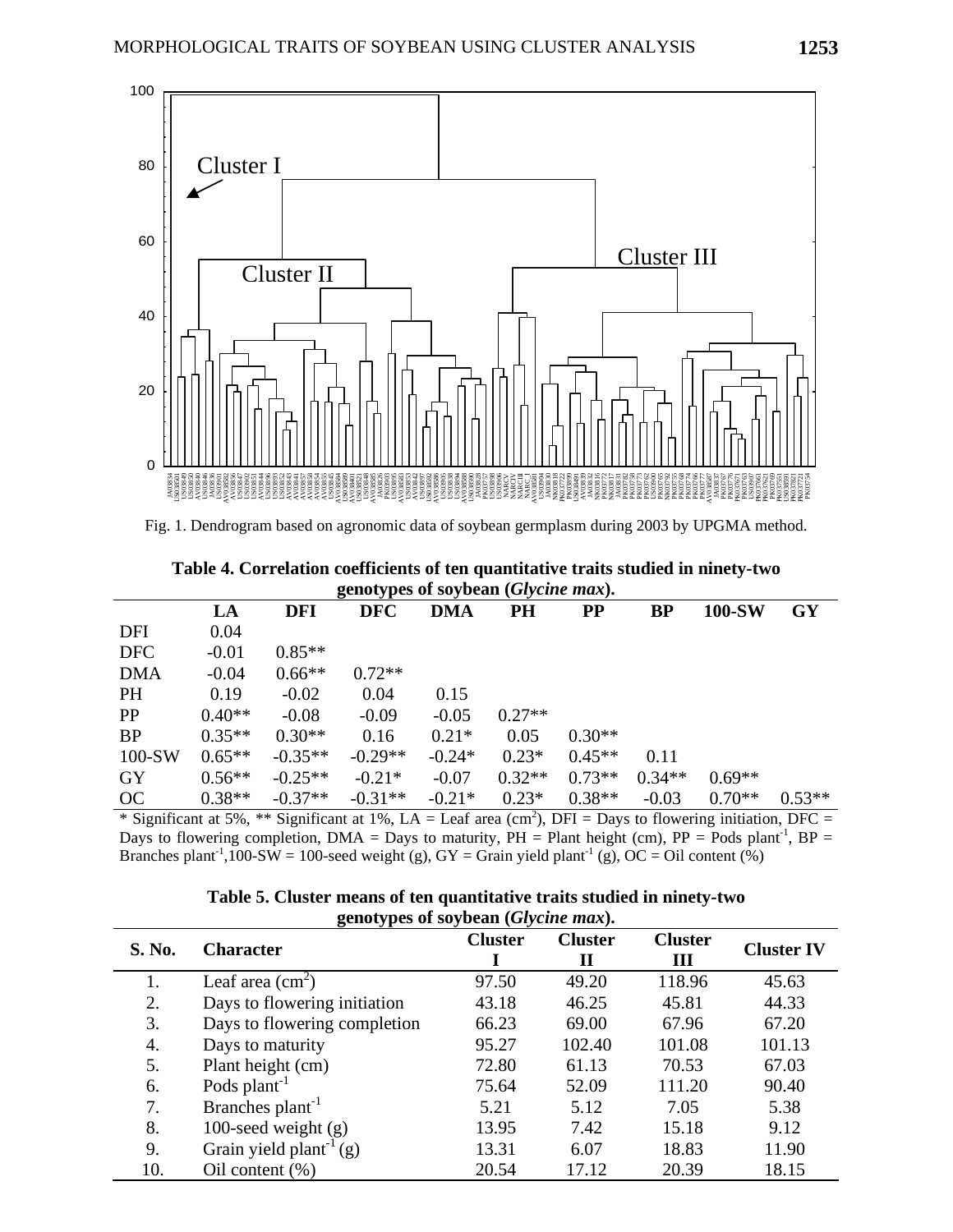### **Conclusion**

Our results showed that Shannon index for flower colour, pod colour, plant type, seed luster, seed size and seed colour was high revealing greater variability in these traits. High level of diversity among the accessions was recorded in leaf area, pods plant<sup>-1</sup>, branches plant<sup>-1</sup>, 100-seed weight and grain yield plant<sup>-1</sup>. Phenotypic selection could be made on the basis of leaf area, plant height, pods plant<sup>-1</sup>, branches plant<sup>-1</sup> and 100-seed weight as grain yield was positively and highly significantly correlated with these characters. Accessions showing some promise to earliness with high grain yield and oil content were identified. The early maturing genotypes provide an opportunity to avoid terminal drought and produce acceptable yield. The physical distinctness, on the basis of cluster analysis, between Pakistani and US/AVRDC accessions in this study reflects that the introgression of US and AVRDC accessions to Pakistani breeding programme should broaden Pakistani soybean germplasm diversity. Whereas no clear relationship was found between genetic diversity and geographical origins because accessions from one origin entered into more than one cluster.

#### **References**

- Amanullah and M. Hatam. 2001. Performance of AVRDC vegetable soybean germplasm under Peshawar valley conditions [Pakistan]. *Sarhad J. Agric*., 17(1): 27-30.
- Basavaraja, G.T., G.K. Naidu and P.M. Salimath. 2005. Evaluation of vegetable soybean genotypes for yield and component traits. *Karnataka J. Agric. Sci*., 18(1): 27-31.
- Bretting, P.K. and M.P. Widrlechner. 1995. Genetic markers and plant genetic resource management. In: *Plant Breeding Reviews*. (Ed.): J. Janick. John Wiley & Sons, Inc., New York. Vol. 13. pp. 11-87.
- Chamundeswari, N. and R. Aher. 2003. Character association and component analysis in soybean [*Glycine max* (L.) Merrill]. *Ann. Biol.,* 19(2): 199-203.
- Chandel, K., O.P. Sood, V.K. Sood and S.L. Gartan. 2005. Character associations and path analysis studies in cultivated soybean (*Glycine max*) genotypes restructured through introgression of *G. soja* chromatin. *Crop Res. Hisar*., 29(3): 469-473.
- Chettri, M., S. Mondal and R. Nath. 2005. Studies on genetic variability in soybean (*Glycine max* (L.) Merril) in the mid hills of Darjeeling District. *J. Interacademicia,* 9(2): 175-178.
- Das, S.P., P.N. Harer and A.B. Biradar. 2001. Genetic divergence and selection of genotypes in soybean. *J. Maharashtra Agric. Univ.,* 25(3): 250-252.
- Dong, Y.S. 1998. Exploration on genetic diversity center for cultivated soybean in China. *Chin Crops J.,* 1: 18-19.
- Dong, Y.S., B.C. Zhuang, L.M. Zhao, H.Sun and M.Y. He. 2001. The genetic diversity of annual wild soybeans grown in China. *Theor. Appl Genet.,* 103: 98-103.
- Guedira, G.L.B., J.A. Thompson, R.L. Nelson and M.L. Warburton. 2000. Evaluation of genetic diversity of soybean introductions and North American ancestors using RAPD and SSR markers. *Crop Sci.,* 40: 815-823.
- Karad, S.R., P.N. Harer, D.D. Kadam and R.B. Shinde. 2005. Genotypic and phenotypic variability in soybean (*Glycine max* (L.) Merrill). *J. Maharashtra Agric. Univ.,* 30(3): 365-367.
- Khan, A., Hatam, M. and A. Khan. 2000. Heritability and interrelationship among yield determining components of soybean varieties. *Pak. J. Agric. Res.,* 16(1): 5-8.
- Li, Z. and R.L. Nelson. 2001. Genetic diversity among soybean accessions from three countries measured by RAPDs. *Crop Sci.*, 41(4): 1337-1347.
- Malik, M.F.A., A.S. Qureshi, M. Ashraf and A. Ghafoor. 2006. Genetic variability of the main yield related characters in soybean. *Int. J. Agric. Biol.,* 8(06): 815-819.
- Malik, M.F.A., M. Ashraf, A.S. Qureshi and A. Ghafoor. 2007. Assessment of genetic variability, correlation and path analyses for yield and its components in soybean. *Pak. J. Bot.,* 39(2): 405-413.